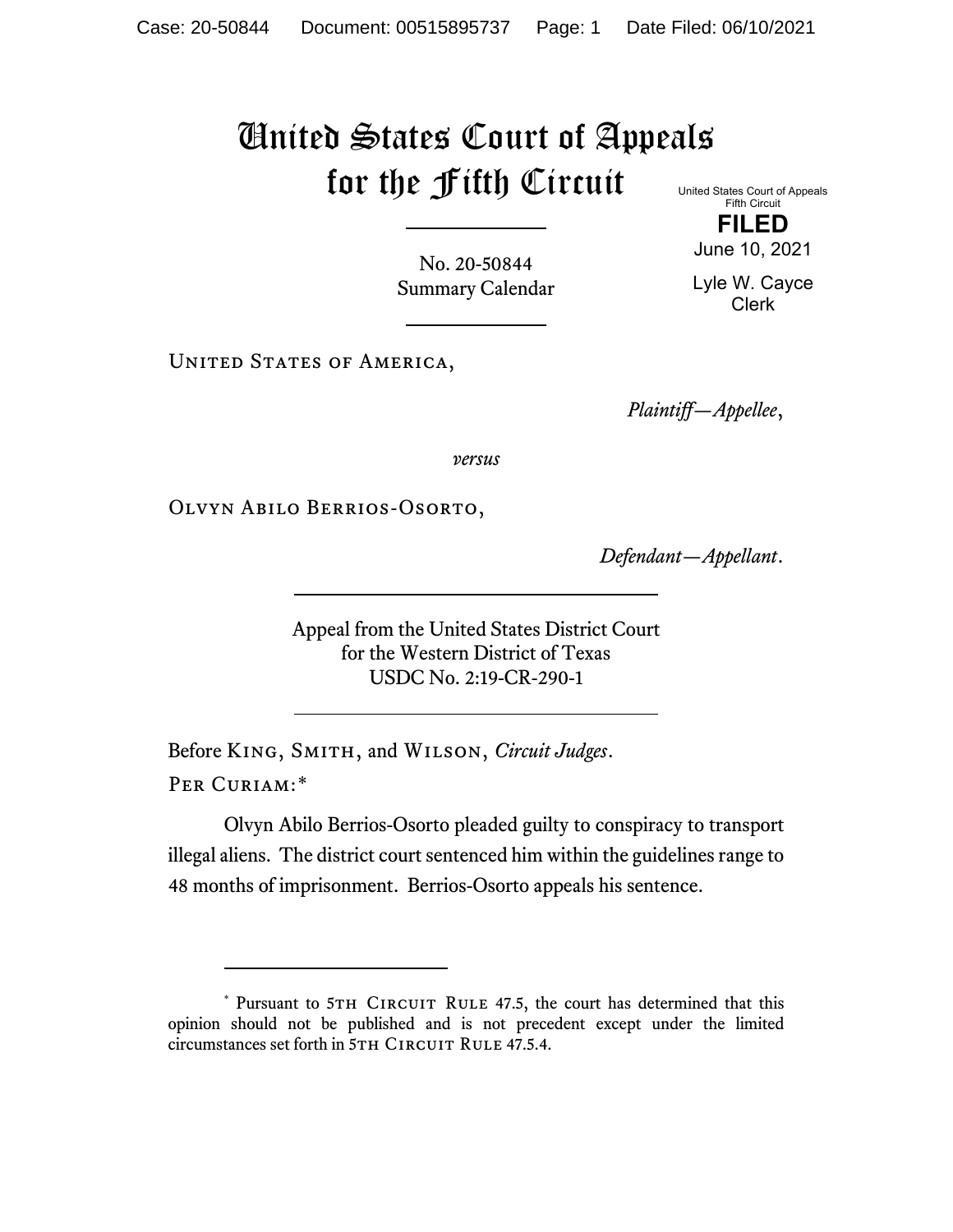## No. 20-50844

Berrios-Osorto challenges the assessment of a four-level enhancement under U.S.S.G. § 3B1.1 for being an organizer or leader of a criminal activity that involved five or more participants or was otherwise extensive. He argues that the district court did not find and indicate on the record that there were sufficient facts warranting the adjustment. Because he failed to object on this basis in the district court, we apply plain-error review. *See United States v. Benitez*, 809 F.3d 243, 249 (5th Cir. 2015); *United States v. Villanueva*, 408 F.3d 193, 204 (5th Cir. 2005).

The presentence report (PSR) detailed that Berrios-Osorto occupied a supervisory role in an alien-smuggling conspiracy, recruited and organized the smuggling ventures of at least one other person in the conspiracy, and had decision-making authority and control. *See* § 3B1.1, comment. (n.4); *United States v. Guzman-Reyes*, 853 F.3d 260, 265-66 (5th Cir. 2017). The PSR also stated that there were five participants in the criminal activity and identified the participants and their roles. The district court could determine that the unchallenged facts in the PSR—which were based on a police investigation and were not shown to be materially untrue, inaccurate, or unreliable—were sufficient to support the adjustment. *See United States v. Fuentes*, 775 F.3d 213, 220 (5th Cir. 2014); *United States v. Harris*, 702 F.3d 226, 230 (5th Cir. 2012). By adopting the PSR, the district court made the necessary findings and provided an adequate factual basis for the adjustment. *See United States v. Gallardo-Trapero*, 185 F.3d 307, 323-24 (5th Cir. 1999); *cf. Guzman-Reyes*, 853 F.3d at 266. Thus, Barrios-Osorto has not shown clear or obvious error. *See Puckett v. United States*, 556 U.S. 129, 135 (2009).

Barrios-Osorto also argues that the sentence imposed is substantively unreasonable. He maintains that the sentence was greater than necessary to achieve the goals set forth in 18 U.S.C. § 3553(a) and did not account for his personal history and characteristics and his relatively minor criminal history. He preserved his challenge to the substantive reasonableness of the sentence,